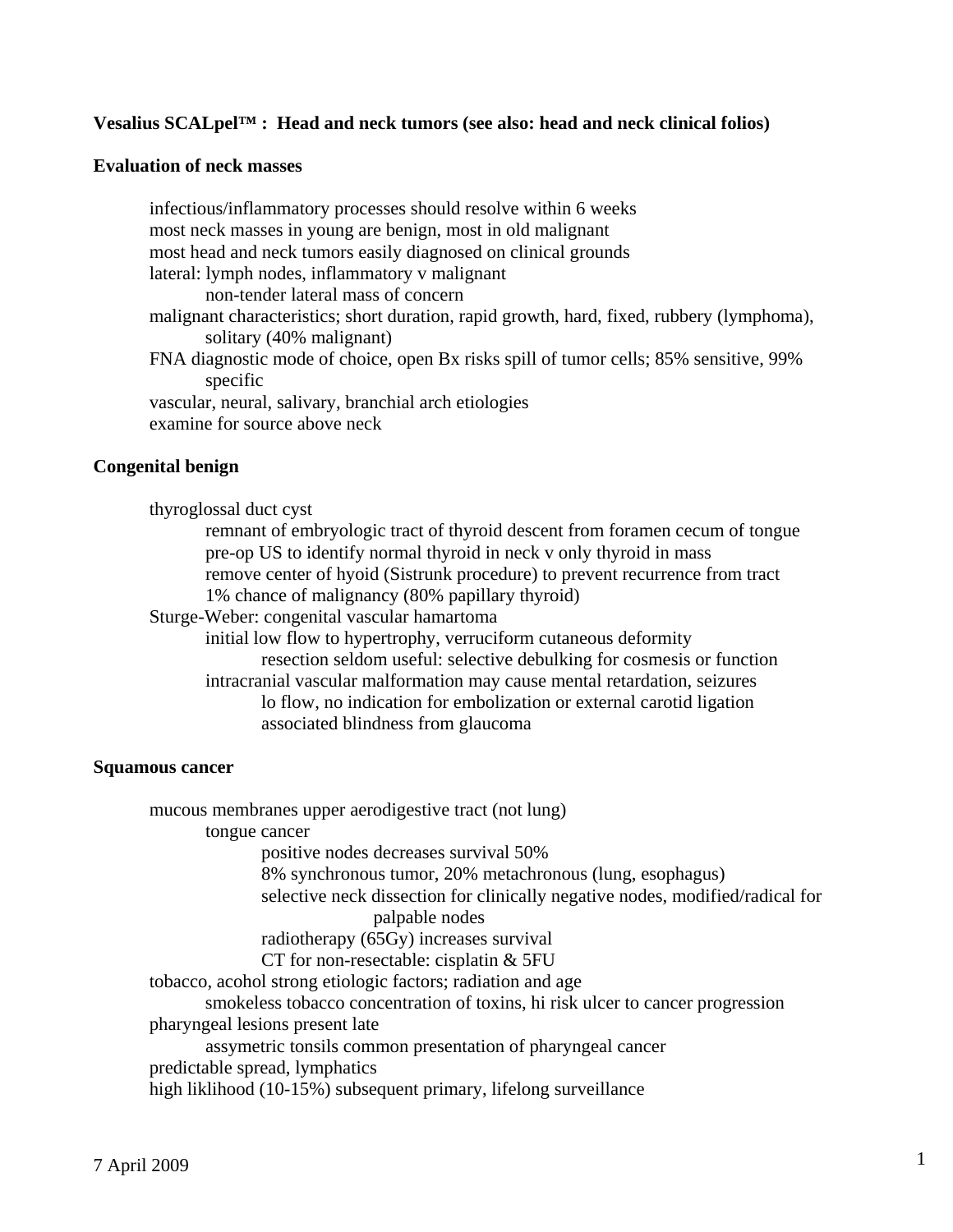diagnostic "Ts" symptoms: tympano (ear pain as presenting symptom), tongue, teeth, tonsil, throat, temperomandibular joint, torus palatinus larynx: glottic: uniquely few lymphatics otalgia common vocal cord: voice changes lead to early detection, Bx radiosensitive, preferred Rx, voice results better supraglottic: epiglottis, ariepiglottic folds, false vocal cords v subglottic induction chemo for advanced H&N squam tumors 50% complete clinical response  $2/3$  of those complete pathologic response = survival advantage

## **Lymph node staging**

 N1 single ipsilateral < 3cm N2a " 3-6cm N2b multiple ipsilateral  $\langle$  6cm N<sub>2</sub>c bilateral or contralateral < 6cm  $N3 > 6cm$  30-50% 5y regardless of staging & Rx N1-2a neck dissection or RT alone (selective) extracapsular add RT elective chemo for distant mets or inoperable, questionable benefit

#### **Salivary gland**

 2% of head and neck neoplasms malignancy risk inversely related to size, major glands more benign parotid 80% benign, submandibular 50%, sublingual, minor 20% most malignant salivary gland tumors occur in parotid (because 75% of all salivary tumors are in the parotid, but most parotid tumors are benign) incidence: 75% parotid, 10% submandibular pleomorphic adenoma (benign mixed tumor) and Warthins (monomorphic adenoma/papillary cystadenoma lymphomatosum) pleo and Warthins most common benign pleomorphic most common (80% of benign) Warthins (11% of benign) parotid only always benign 2% recurrence 5:1 M:F (other benign M=F) 10% bilateral or multifocal smokers 8X risk primary malignant tumors: acinic, mucoepidermoid, adeno, malignant mixed, adenoid cystic, squamous malignant mucoepidermoid (15% of all salivary gland tumors) lo grade: focal invasion, 15% recurrence, rare mets, 90% 5y survival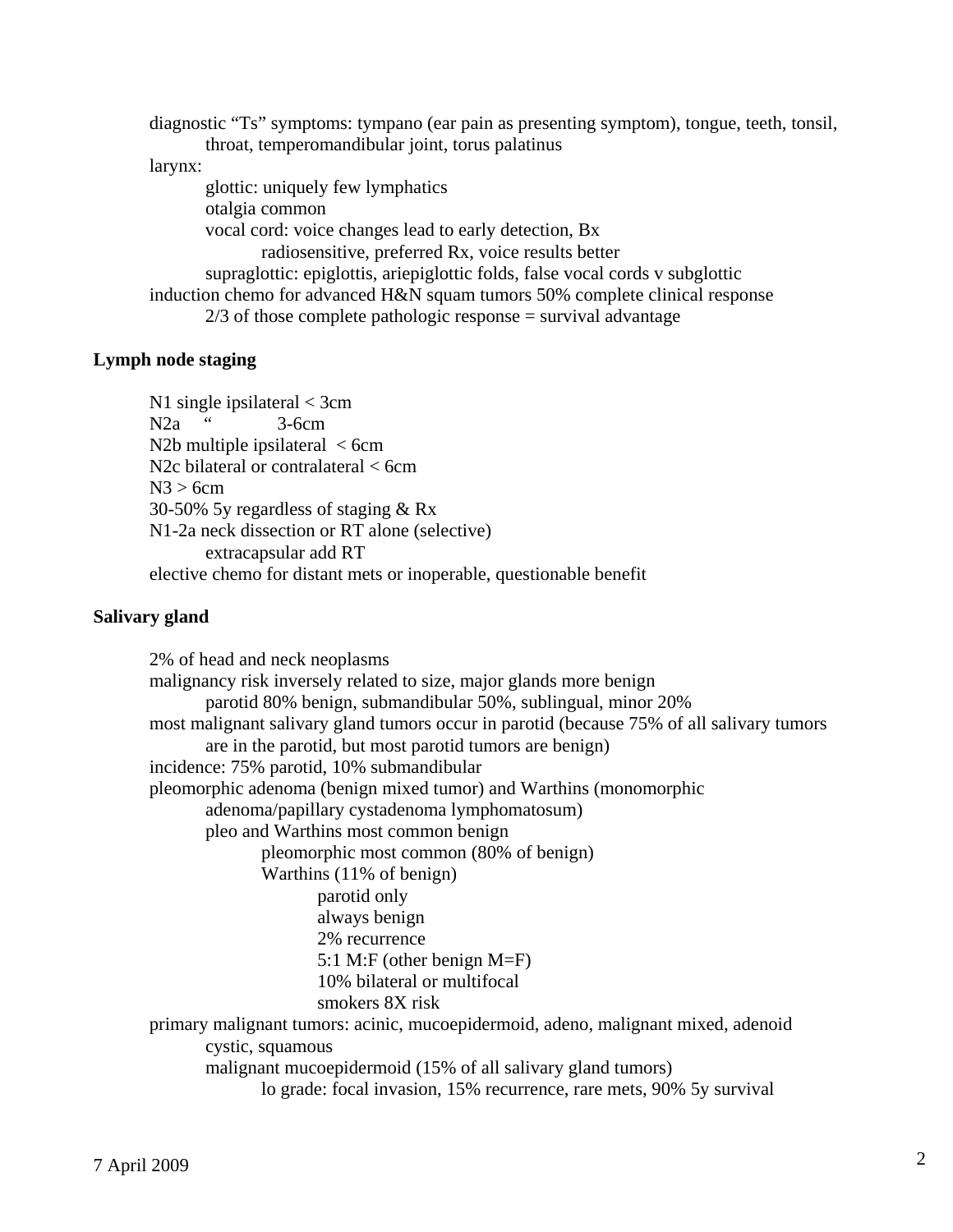hi grade: difficult excision, 30% recurrence, 30% mets, 50% 5y few respond to radiation, surgery an integral part of management primary parotid malignancy:

85% of salivary neoplasms occur in parotid

most mucoepidermoid carcinoma

FNA Bx

 if FNA does not return malignancy, sacrifice of VII not warranted on suspicion facial N identified by tympanomastoid suture landmark, not by nerve stimulator gross facial nerve involvement do temporal bone resection, proximal nerve division

for negative margin

facial nerve paralysis indicates highly malignant tumor

12% parotid cancers present with facial nerve paralysis

 usually hi grade mucoepidermoid (25% occult nodal mets @ Dx) or adenoid cystic

< 3y survival from onset of paralysis

 hi grade, extraglandular spread, perineural invasion, regional mets give post-op RT metastases to parotid

parotid forms around lymph nodes

squamous Ca from scalp, temple & ear metastasize to parotid

melanoma of orbit commonly metastasizes to parotid

facial nerve injury risk with parotidectomy

 Frey's syndrome (gustatory sweating): auriculotemporal branches grow into skin after parotidectomy, parasympathetic stimulation sweat glands

antiperspirants help

submandibular

 adenoid cystic most common (45%) malignancy neoadjuvant radiotherapy supraomohyoid neck dissection

## **Surgical treatment**

 surgery for all benign lesions, most malignant radical neck dissection includes internal jugular vein, sternocleidomastoid, spinal accessory  $N(XI)$  modified neck dissection spares one or more functional neck dissection spares all 3 selective neck dissection: focused regional node dissection marginal mandubular branch of VII innervates depressor of angle of mouth injury results in droop of contralateral angle of mouth

## **Unknown primary**

 panendoscopy (bronchoscopy, rigid cervical esophagoscopy, direct laryngoscopy, (nasopharyngeal) + physical exam (specific drainage patterns) identifies 65% CT (20% accuracy), CT/PET fusion imaging identifies 8-42%, resolution 5-10mm tonsils most common source (82%) for unknown primary; base of tongue